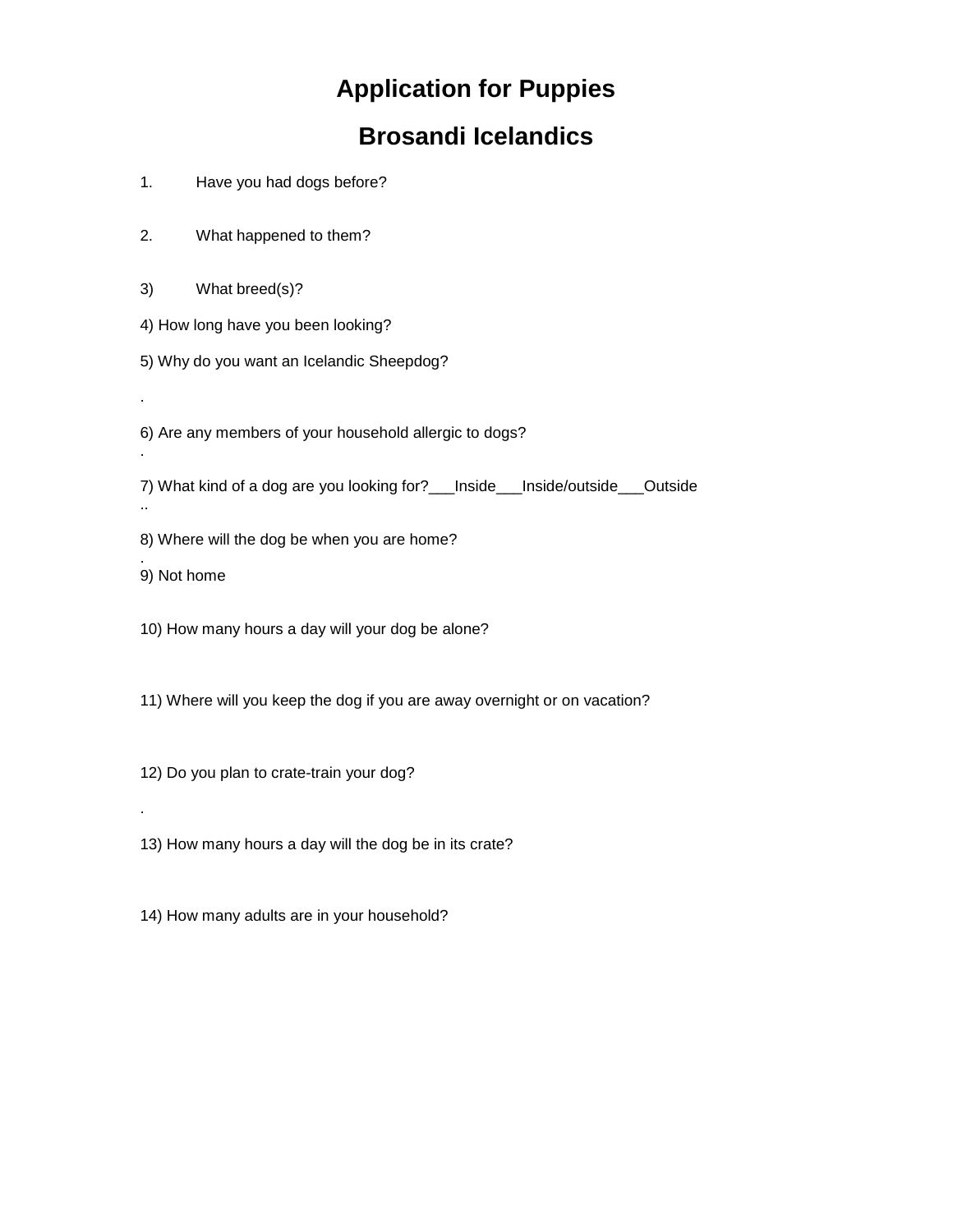15) Children? (list ages)

16 Do you have any other pets? \_\_ How many?\_\_\_What kind?\_\_\_\_\_\_\_\_\_\_\_\_\_\_\_\_\_\_

17) Is your yard completely fenced?

18)What kind of fence and how tall?\_\_\_\_\_\_\_\_\_\_\_\_\_\_\_\_\_\_\_\_\_\_\_\_\_\_\_\_\_\_\_\_\_\_\_\_\_\_

19) Will the dog be tied up?

20) Do you have a dog door?

21) What type of dwelling do you currently live in? \_\_\_\_Apartment \_\_\_\_\_ Condo \_\_\_\_\_ Duplex\_\_\_\_\_ Farm-house\_\_\_\_\_ House\_\_\_\_ Modular home, Mobile home

22) Do you rent or own?

23) How long have you lived at your present address?

24) What type of food will you be using?

25) Do you have a veterinarian?

26) If the dog requires obedience training, are you willing to go through the training process?

27) Who will exercise and train the dog?

28) How will you train them?

29) Have you had any experience in housebreaking and/or training a dog? Explain:.

30) If the dog makes a mistake, how will you correct (discipline) the dog?

31) How will you discipline your dog for: Digging –

Barking -.

Chewing –

32) Preferred sex of dog :\_\_\_\_\_ male\_\_\_\_\_ female either

33) Are you interested in breeding this dog?